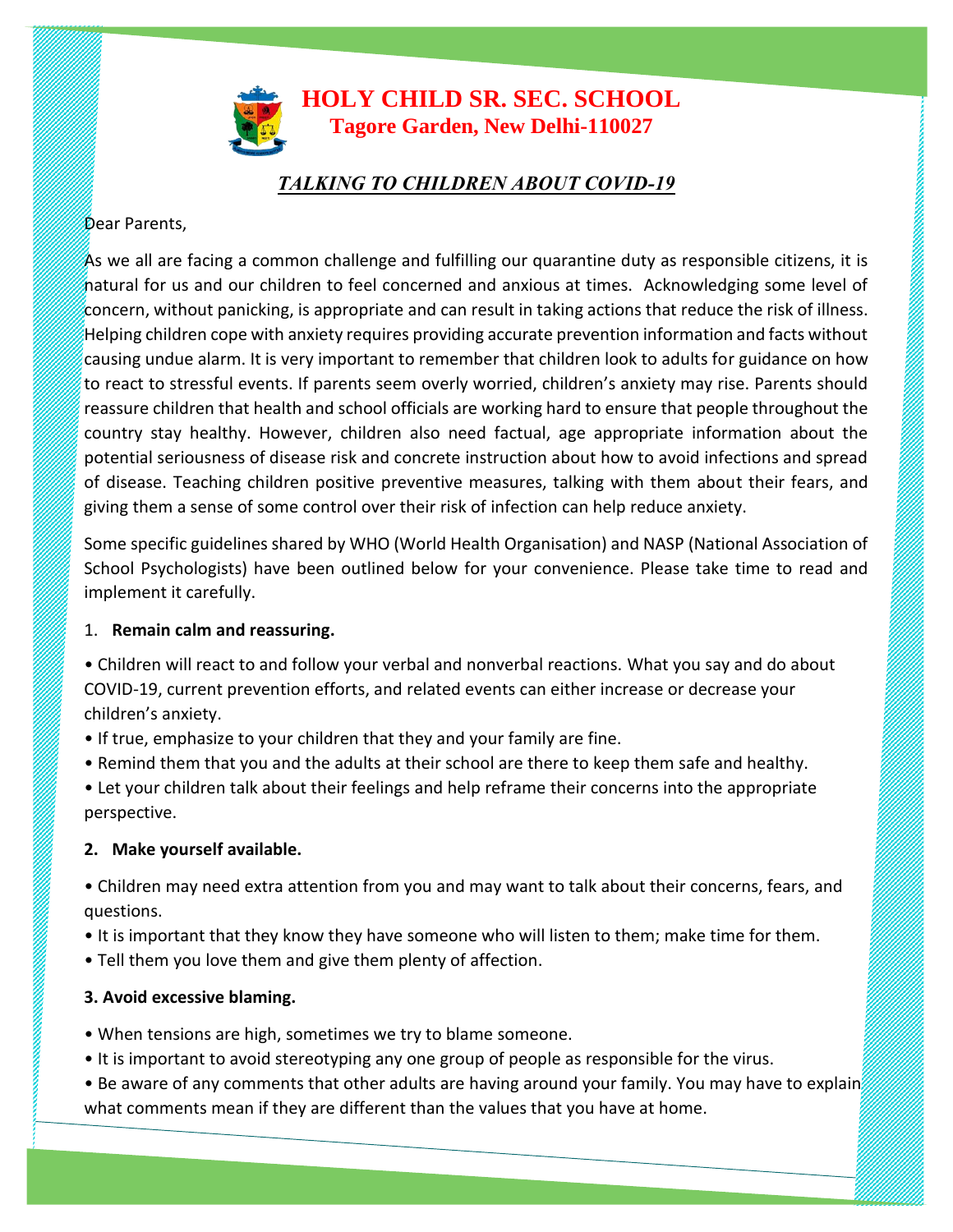#### **4. Monitor television viewing and social media.**

 $\ell$  Limit television viewing or access to information on the Internet and through social media. Try to avoid watching or listening to information that might be upsetting when your children are present. • Speak to your child about how many stories about COVID-19 on the Internet may be based on  $r$ umors and inaccurate information.

• Talk to your child about factual information of this disease—this can help reduce anxiety.

 $\bullet$  Constantly watching updates on the status of COVID-19 can increase anxiety—avoid this.

 $\bullet$  Be aware that developmentally inappropriate information (i.e., information designed for adults) can cause anxiety or confusion, particularly in young children.

• Engage your child in games or other interesting activities instead.

### **5. Maintain a normal routine to the extent possible.**

• Keep to a regular schedule, as this can be reassuring and promotes physical health.

• Encourage your children to keep up with their schoolwork and extracurricular activities, but don't push them if they seem overwhelmed.

### **6. Be honest and accurate.**

**MANAGEMENT** 

• In the absence of factual information, children often imagine situations far worse than reality.

- Don't ignore their concerns, but rather explain that at the present moment very few people in this country are sick with COVID-19.
- Children can be told this disease is thought to be spread between people who are in close contact with one another—when an infected person coughs or sneezes.

• It is also thought it can be spread when you touch an infected surface or object, which is why it is so important to protect yourself.

# **7. Review and model basic hygiene and healthy lifestyle practices for protection.**

- Encourage your child to practice every day good hygiene—simple steps to prevent spread of illness:
	- o Wash hands multiple times a day for at least 20 seconds (singing Twinkle, Twinkle Little Star slowly takes about 20 seconds).
	- o Cover their mouths with a tissue when they sneeze or cough and throw away the tissue immediately, or sneeze or cough into the bend of their elbow. Do not share food or drinks.
	- o Practice giving fist or elbow bumps instead of handshakes. Fewer germs are spread this way.

• Giving children guidance on what they can do to prevent infection gives them a greater sense of control over disease spread and will help to reduce their anxiety.

• Encourage your child to eat a balanced diet, get enough sleep, and exercise regularly; this will help them develop a strong immune system to fight off illness.